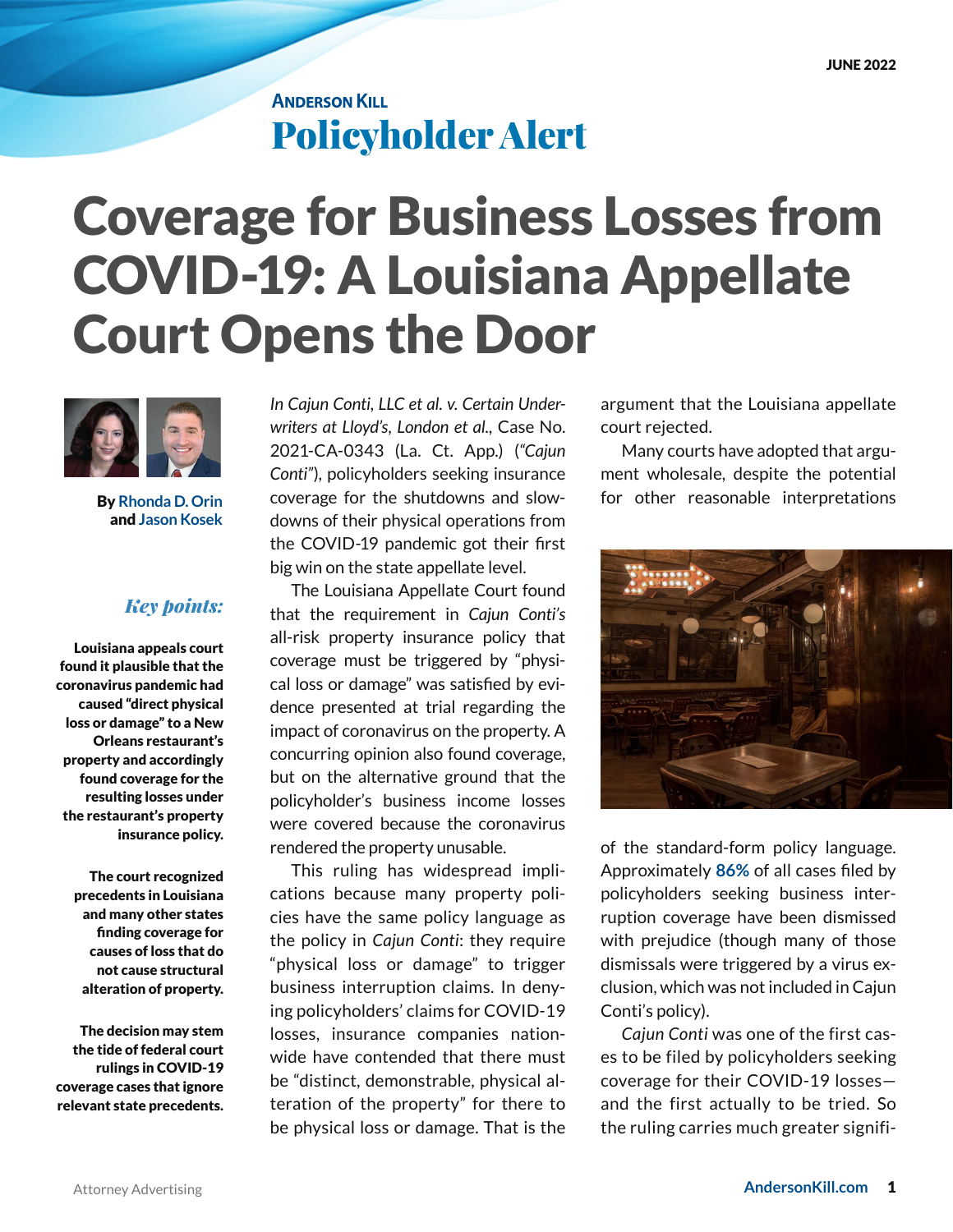cance than the many rulings that arise from motion practice alone.

*Cajun Conti* was filed in March 2020 by a corporation running a restaurant called the Oceana Grill ("Oceana Grill"). It sought coverage for business interruption loss under an "all-risk" property policy that was purchased from Certain Underwriters at Lloyd's, London ("Lloyd's"). The policy does not have a virus exclusion.

In November 2020, a Louisiana trial court denied Lloyd's Motion for Summary Judgment. The case proceeded to a bench trial where the trial court ruled in Lloyd's favor on February 10, 2021. The court found that the pandemic did not cause any "direct physical loss of or damage to" property.

That same month, Oceana Grill filed notice of its intent to appeal the Trial Court's denial. In the appeal, Oceana Grill argued that there can be "direct physical loss or damage to" property without structural alteration, as there is no requirement for such alteration in the policy.

Oceana Grill relied heavily on *Widder v. Louisiana Citizens Prop. Ins. Corp.,* 82 So. 3d 294, 4 (La. Ct. App. 2011), which held that coverage was triggered under a homeowner policy because the insured property was "rendered unusable or uninhabitable," although it was not structurally altered. It relied as well as nationwide case law in which courts have afforded business interruption coverage when there was no such alteration – including in cases where income was lost as a result of agents including smoke, fumes, odors, bacteria and other disease-causing agents that severely impair the use of property without resulting in structural damage.

Oceana Grill also argued that it purchased the Lloyd's policy specifically because it did not include a virus exclusion.

Last week, the appellate court agreed. It held that "direct physical loss or damage" does not require structural alteration to property as it relates to the coronavirus, noting that the term is not defined in the policy.

The Court also noted that "direct physical loss or damage" is open to more than one reasonable interpretation, which is evidence of ambiguity. Possible interpretations include: (1) the presence of the coronavirus on property is direct physical loss or damage (majority opinion); (2) the inability to use property, even if there has been no physical or structural alteration, is direct physical loss or damage (concurring opinion); and (3) as the insurance companies contend and many courts have held, the presence of the coronavirus on property is not physical loss or damage (the dissenting opinion).

The Court also stated that because "Suspension" is defined as the "slowdown or cessation of your business activities," the complete cessation of operations and an uninhabitable property are not prerequisites to coverage as Lloyd's had contended. Oceana Grill suffered a suspension under this definition, as it was closed for two months and when it reopened, it was required to follow CDC guidelines that limited occupancy and required special safety activities that slowed down Oceana Grill's services.

Moreover, although not expressly relied on in the opinion, Oceana Grill's appellate brief explained that Lloyd's appeared before Louisiana's insurance commissioner in 2006, 14 years before the pandemic began, and argued that business interruption policies were triggered by contamination of surfaces in a building's interior. This position is the opposite of what Lloyd's ended up arguing in 2020, when faced with Oceana Grill's pandemic claim.

*Lloyd's appeared before Louisiana's insurance commissioner in 2006… and argued that business interruption policies were triggered by contamination of surfaces in a building's interior.*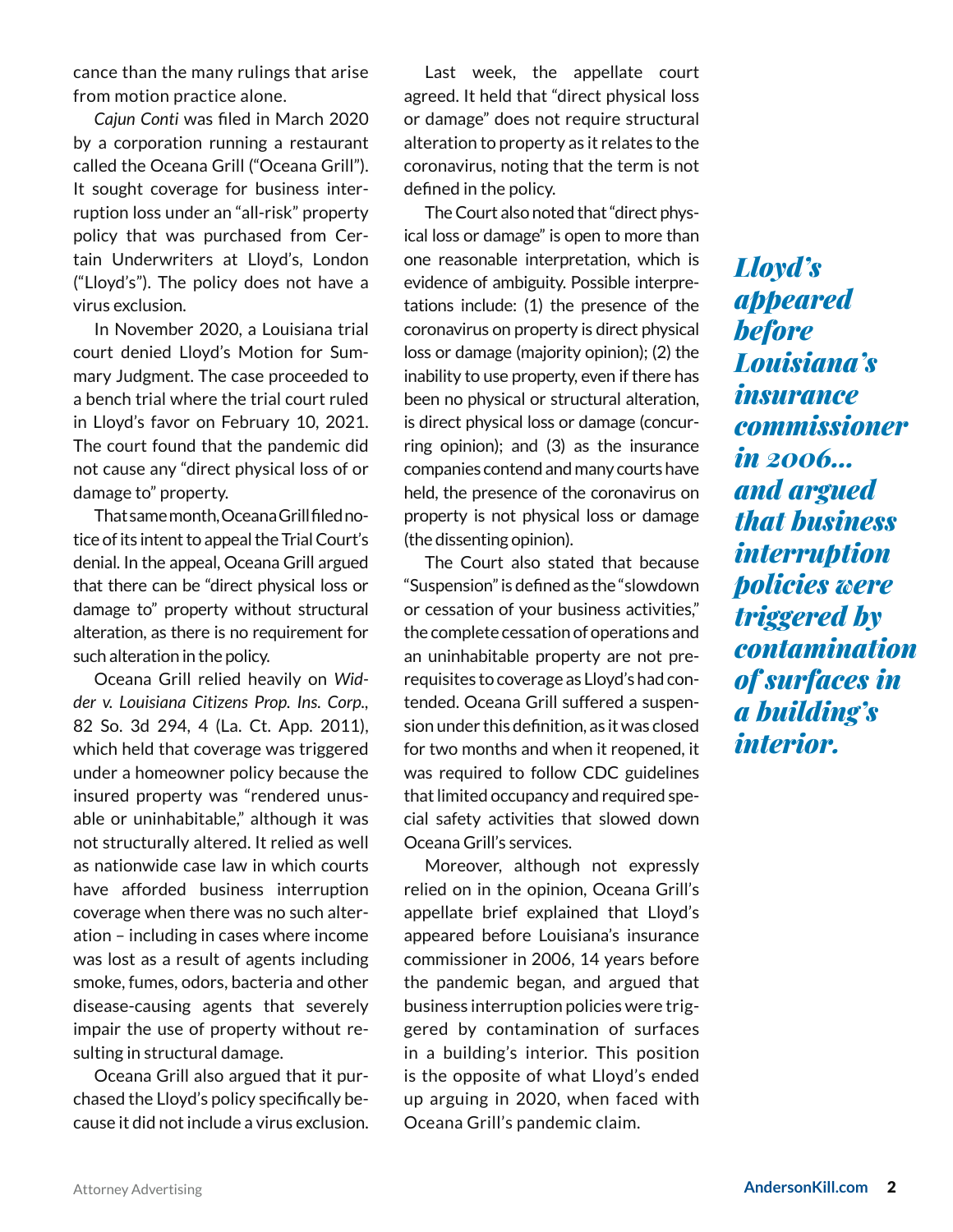Lloyd's is not the only insurance company to attempt to abandon—once the pandemic began—the representations they once made about what their policies covered. For example, in 2018, Swiss Reinsurance Company's ("Swiss Re") advised its investors in its Consolidated Annual Report that, "As part of the Group's ordinary course operations, the Group is subject to a variety of risks, including risks that reserves may not adequately cover future claims and benefits; risks that catastrophic events (including hurricanes, windstorms, floods, earthquakes, acts of terrorism, man-made disasters such as industrial accidents, explosions, and fires, and **pandemics**) may expose the Group to unexpected large losses" (our emphasis).

Additionally, in 2005, the Greater New York Insurance Companies ("Greater NY") asked the New York State Insurance Department for permission to include an optional virus exclusion in its property policies. It explained in an Explanatory Memorandum that the exclusion needed to be optional because many policyholders would want to continue to maintain coverage for viruses. This explanation is a far cry from the argument that insurance companies made later on—that all policies inherently exclude such coverage, whether they have virus exclusions or not.

For policyholders—and for everyone who cares about contracts being interpreted correctly—*Cajun Conti* is a giant step in the right direction. Hopefully, it will give other courts the confidence to look past the precedent created far too quickly by courts—mostly federal that simply followed each other in dismissing COVID-19 lawsuits on motion practice alone.

RHONDA ORIN *is the managing partner of the firm's D.C. office. She is also co-chair of the COVID Task Group. Rhonda has been recognized for years as a leading attorney for policyholders, including by Chambers USA, Best Lawyers, Superlawyers, The Legal 500 and many other organizations.* **[rorin@andersonkill.com](mailto:rorin%40andersonkill.com?subject=) [\(202\) 416-6549](tel:2024166549)**

JASON KOSEK *Jason is an attorney in Anderson Kill's New York office. He focuses his practice on insurance recovery, exclusively on behalf of policyholders, as well as on regulatory and white collar practice.*

**[jkosek@andersonkill.com](mailto:jkosek%40andersonkill.com?subject=) [\(212\) 278-1028](tel:2122781028)**

*We are interested in your feedback on topics for future articles and seminars. Please [email](mailto:information%40andersonkill.com?subject=)  [us](mailto:information%40andersonkill.com?subject=).*